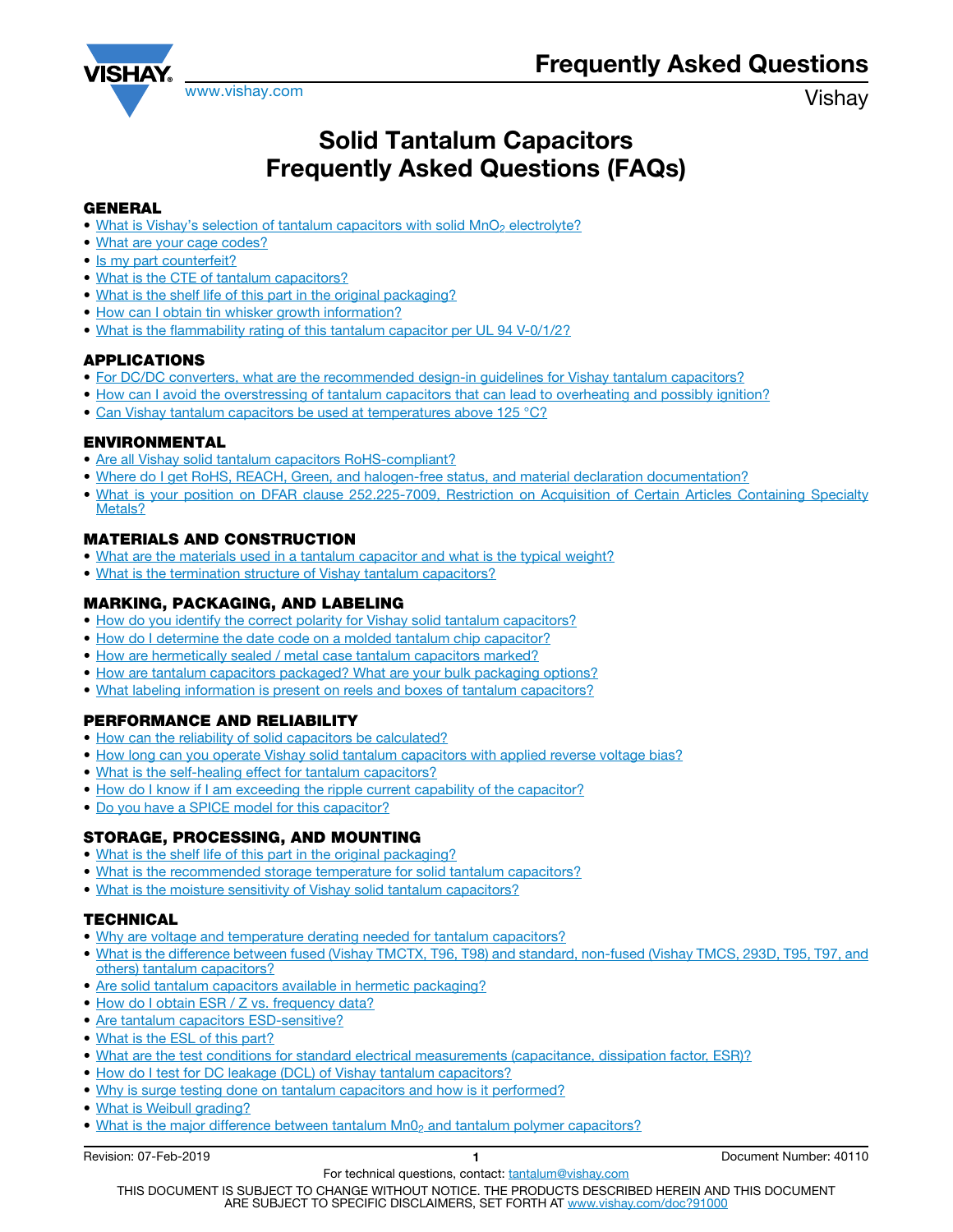<span id="page-1-0"></span>

# **GENERAL**

#### Q: What is Vishay's selection of tantalum capacitors with solid  $MnO<sub>2</sub>$  electrolyte?

A: See section "Vishay Selection" below.

#### Q: What are your cage codes?

A: Vishay manufactures solid tantalum capacitors in four locations: Dimona, Israel (cage code 2800A); Bennington, VT, USA (cage code 05079); Danshui, China (cage code SDU70); Miharu, Japan (cage code SXP61). Contact tantalum@vishay.com for information on a particular capacitor series.

#### Q: Is my part counterfeit?

A: The best way to avoid receiving counterfeit parts is to buy products through Vishay-authorized channels. For more information on Vishay's policy on counterfeit component purchases, go to www.vishay.com/doc?99907.

#### Q: What is the CTE of tantalum capacitors?

A: CTE (coefficient of thermal expansion) for conformal coated and lead frameless MICROTAN® tantalum capacitors is approximately 10 ppm/°C, which is suitable for use in both FR4 and alumina substrate applications. Terminations of molded tantalum chip capacitors utilize a compliant lead frame construction - the leadframe can flex slightly to minimize any effects due to mismatch in CTE. As a result, CTE mismatches are not applicable.

#### Q: What is the shelf life of this part in the original packaging?

A: The following is the position of the EIA/ECA P-2.5 Engineering Committee for Tantalum Capacitors: solid tantalum capacitors have no known wear-out mechanism or shelf-life limitations. However, solderability and cover-tape peel strength may be affected by storage conditions. See FAQ "What is recommended storage temperature for solid tantalum capacitors" (see section Storage, Processing, and Mounting).

#### Q: How can I obtain tin whisker growth information?

A: For general information go to www.vishay.com/how/leadfree/#whisker. For family-specific information, please send part number request to **tantalum@vishay.com**.

#### Q: What is the flammability rating of tantalum capacitors per UL 94 V-0/1/2?

A: All solid tantalum capacitor encapsulation materials meet a flammability rating of UL 94 V-0.

#### VISHAY SELECTION

- Q: What is Vishay's selection of tantalum capacitors with solid  $MnO<sub>2</sub>$  electrolyte?
- A. Vishay Sprague surface-mount chip capacitors, TANTAMOUNT™, molded case, metal leadframe
	- 293D industrial grade
	- 593D industrial grade, low ESR
	- TR3 low ESR
	- TP3 high performance, automotive grade
	- TH3 high temperature, 150 °C, automotive grade
	- TH4 high temperature, 175 °C, automotive grade
	- TH5 HITM<sup>®</sup> very high temperature, 200 °C
	- TL3 very low DC leakage
	- TM3 for medical instruments
	- 793DX CECC 30801/005 approved
	- CTC3 CECC 30801/009 approved
	- CTC4 CECC 30801/011 approved
- A1. TANTAMOUNT™, molded case, metal leadframe, high reliability, and DLA approved
	- CWR11 MIL-PRF-55365/8 qualified
	- 95158 DLA approved, low ESR
	- T83 Hi rel COTS
- B. Vishay Polytech, surface-mount chip capacitors, molded case, metal leadframe
	- TMCS standard industrial grade
	- TMCM extended range
	- TMCU ultra flat, low profile
	- TMCJ molded case, 0603 size
	- TMCP molded case, 0805 size
	- TMCTX built-in-fuse
	- TMCR low ESR
- B1. Vishay Polytech, high reliability
	- TMCH hi rel
	- THC high temperature 150 °C, hi rel
- C. Vishay Sprague surface-mount chip capacitors, TANTAMOUNT™, conformal coated case
	- 194D metal end caps
	- 195D conformal coated
	- 572D low profile, maximum CV
	- 591D low profile, low ESR, maximum CV
	- 592D low profile, maximum CV
	- 592W low profile, pulse application capacitor
	- 594D maximum CV, low ESR
	- 595D maximum CV
	- 597D ultra low ESR, maximum CV (multianode)
	- 695D pad-compatible with CWR06 / 194D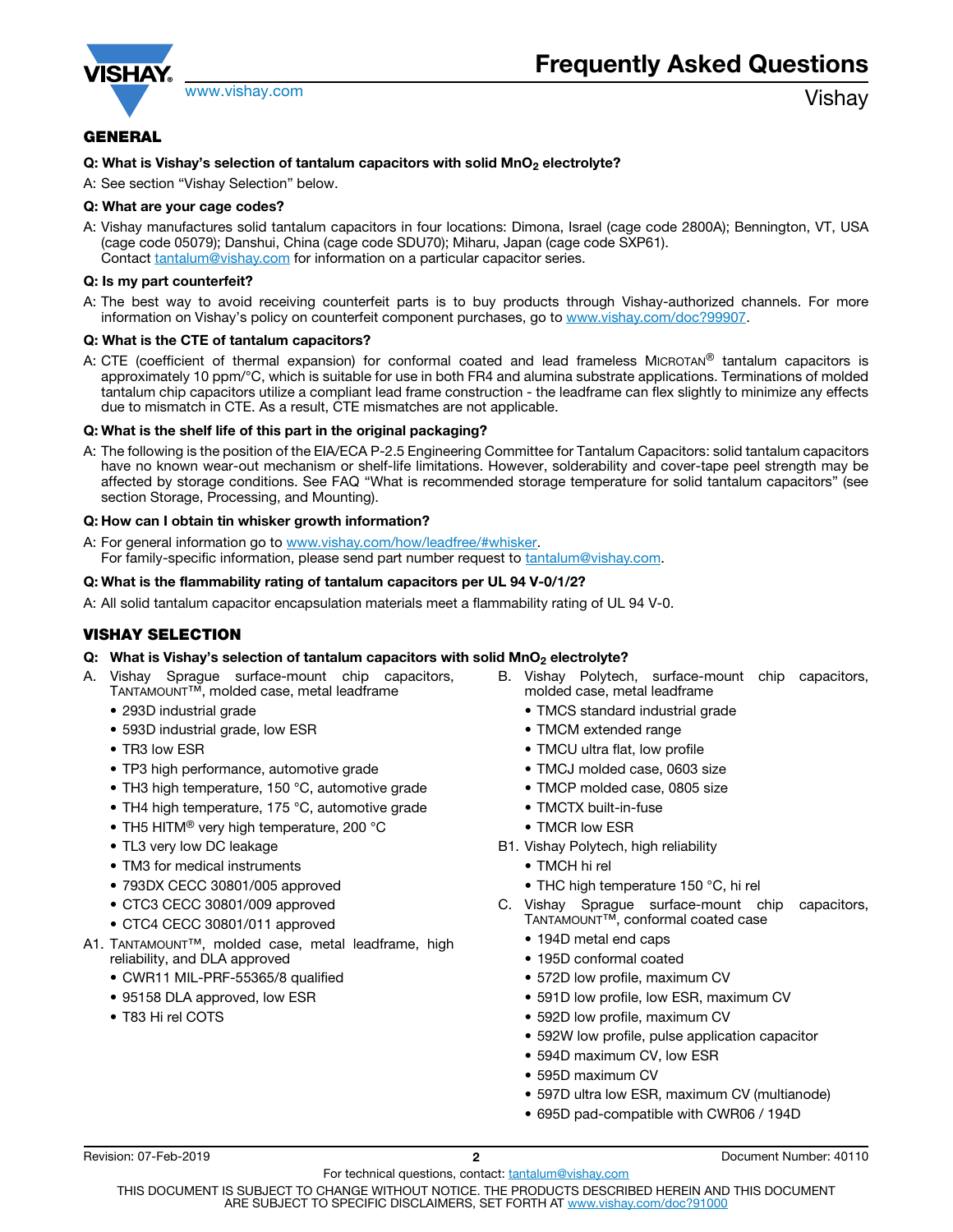<span id="page-2-0"></span>

- C1. TANTAMOUNT™, conformal coated case, high reliability and DLA approved
	- CWR06 MIL-PRF-55365/4 qualified
	- CWR16 MIL-PRF-55365/13 qualified, extended range
	- CWR26 MIL-PRF-55365/13 qualified, low ESR
	- 13008 DLA approved, ultra low ESR (multianode)
	- 14002 DLA approved, low ESR
	- T95 hi rel COTS
	- T96 hi rel COTS, low ESR, built-in-fuse
	- T97 ultra low ESR, hi rel COTS (multianode)
	- T98 ultra low ESR, hi rel COTS, built-in-fuse (multianode)
- D. Solid tantalum SMD capacitors TANTAMOUNT™, hi rel COTS, low ESR, hermetically sealed / metal case
	- T25
- E. Vishay Sprague surface-mount chip capacitors, MICROTAN<sup>®</sup>, molded, leadframeless
	- 298D case sizes from 0402 to 1411
	- 298W extended range
	- TR8 MICROTAN<sup>®</sup> terminations, low ESR
	- TL8 high CV, low DC leakage
	- TP8 high performance, automotive grade
- E1. MICROTAN®, high reliability and DLA approved
	- 11020 DLA approved
	- TM8 hi rel COTS, low DC leakage
- F. Vishay Sprague through-hole mounted capacitors, resin coated, radial leads
	- 199D TANTALEX™, dipped
	- 299D TANTALEX™, dipped, triple lead
	- 489D, dipped
	- 499D, dipped
	- ETQW, dipped
	- ETPW, dipped
	- 790D, molded
- G. Vishay Sprague through-hole mounted capacitors, resin molded, axial leads
	- 173D
- H. Vishay Sprague through-hole mounted capacitors, TANTALEX™, hermetically sealed / metal case, axial leads
	- 150D
	- 152D extended range
	- 550D for high-frequency power supplies
	- CTS1 CECC 30201/002 approved
	- CTS13 CECC 30201/005 approved
	- 749DX CECC 30201/029 approved
- I. Vishay Sprague through-hole mounted capacitors, TANTALEX™, hermetically sealed / metal case, axial leads - DLA approved
	- M39003/01 (style CSR13) MIL-PRF-39003/1 qualified
	- M39003/03 (style CSR23) MIL-PRF-39003/3 qualified
	- M39006/09 (style CSR21) MIL-PRF-39003/9 qualified

# APPLICATIONS

#### Q: For DC/DC converters, what are the recommended design-in guidelines for Vishay tantalum capacitors?

A: There are several basic converter topologies: buck, boost, and flyback. Various capacitor types can be used in the input and outputs of DC/DC converters. The application typically dictates the best choice of capacitor type (MLCC, aluminum electrolytic, polymer, or tantalum) to use in the design. Some important considerations for *input capacitors* used in DC/DC converters are the power dissipation and ripple performance. To maintain the voltage and to make sure the rail voltage is stable to the converter, an input capacitor is required.

The Vishay datasheet contains maximum ESR information, which is useful in determining how to right-size the capacitor for the available AC current. Maximum power dissipation and ripple current capabilities can be found in datasheets or application notes on the Vishay website.

The **hold up capacitor(s)** is needed in converters for controlling the output ripple and transients. Output ripple can be controlled by the capacitor. Key considerations for ripple control are the capacitor's equivalent series resistance (ESR). Transients during light- and heavy-load conditions need to be evaluated with the selected capacitor. Vishay can supply impedance vs. frequency information so the ESR and ESL can be used to determine the proper type capacitor for the application capacitance for the output of the converter.

#### Contact your local Vishay application engineer for more assistance in selecting the right capacitor for your converter application.

#### Q: How can I avoid the overstressing of tantalum capacitors that can lead to overheating and possibly ignition?

A: Solid tantalum capacitors have no known wear-out mechanism(s). However, excessive voltage, current, and temperature can impact their long-term reliability. Reducing any of the mentioned stresses results in improved reliability. The most common method for reducing tantalum dielectric stress to improve reliability and guard against catastrophic failure is to reduce the applied voltage so that it is less than the capacitor's rated voltage (normally a 60 % to 50 % voltage derating is recommended for solid tantalum capacitors. For individual devices please refer to the derating table in the relevant datasheet).

#### Q: Can Vishay solid tantalum capacitors be used at temperatures above 125 °C?

A: Yes. The TH3 series is designed for up to 150 °C applications, the TH4 up to 175 °C, and the TH5 up to 200 °C.

# www.vishay.com **Vishay.com** and the commutation of the commutation of the commutation of the commutation of the commutation of the commutation of the commutation of the commutation of the commutation of the commutation of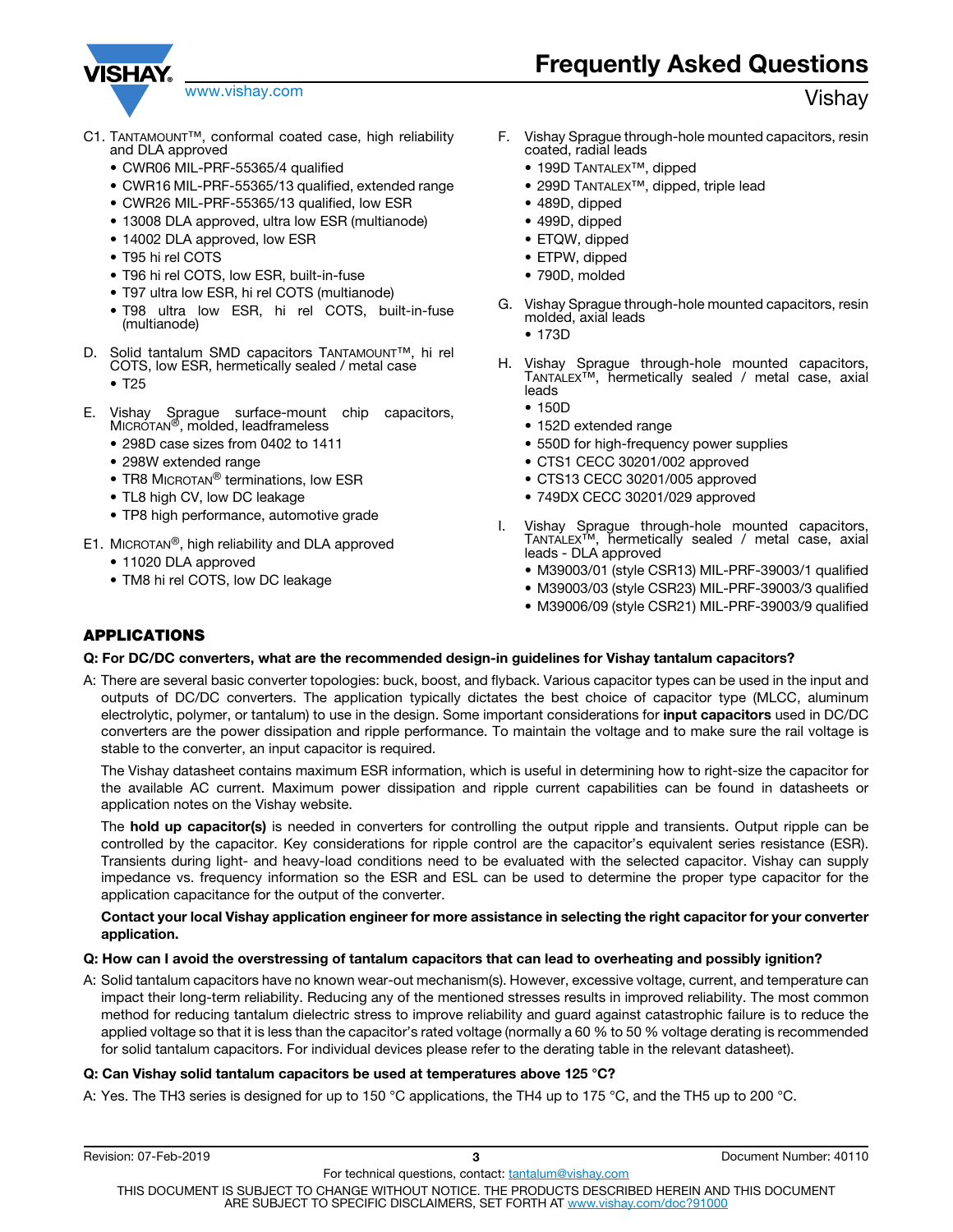<span id="page-3-0"></span>

# ENVIRONMENTAL

#### Q: Are all Vishay solid tantalum capacitors RoHS-compliant?

A: All commercial solid tantalum capacitors are offered with a RoHS-compliant material option.

#### Q: Where do I get RoHS, REACH, Green, halogen-free status, and material declaration documentation?

A: Send an email to VPECM.surveys@vishay.com. Include specific part number(s) in your request.

- Q: What is your position on DFAR clause 252.225-7009, Restriction on Acquisition of Certain Articles Containing Specialty Metals?
- A: All electronic components, therefore all tantalum capacitors, are covered by exception to this clause.

# MATERIALS AND CONSTRUCTION

#### Q: What are the materials used in a tantalum capacitor and what is the typical weight?

A: Major materials used in tantalum capacitors are: tantalum powder, tantalum wire, Mn Nitrate, silver-filled paints / adhesives, metal leadframe (molded chip with metal leadframe only), and plastic encapsulant (except: hermetically sealed capacitors with metal case).

For component weight information and for material content (declaration) data please send a request to VPECM.surveys@vishay.com.

Please note the full Vishay part number.

#### Q: What is the termination structure of Vishay tantalum capacitors?

A: All surface-mount solid tantalum capacitors from Vishay have a nickel barrier layer covered by an outer termination finish. Vishay offers termination finishes of 100 % matte tin, tin / lead, and gold for certain product series. Please refer to specific product datasheets. For typical layer thickness contact tantalum@vishay.com.

# MARKING, PACKAGING, LABELING

#### Q: How do you identify the correct polarity for Vishay solid tantalum capacitors?

A: Because tantalum capacitors are polarized devices, they can be damaged if the capacitor is connected using the wrong polarity. The oxide dielectric construction that is used in tantalum capacitors has a basic rectified property which blocks current flow in one direction and at the same time offers a low resistance path in the opposite direction. Attention to maintaining the proper polarity when using tantalum capacitors is very important. The anode of the tantalum capacitor is the positive (+) terminal, while the cathode is the negative (-) terminal. Vishay surface-mount tantalum capacitors are clearly marked with a white bar which indicates the anode terminal of the part. The anode of leaded (through-hole) capacitors is marked with a plus symbol(s).

Conformal-coated capacitors (with orange epoxy coating) do not have body markings, but their anode terminal can be easily identified by their tantalum wire nib.



#### Q: How do I determine the date code on a molded tantalum chip capacitor?

A: On case sizes B, C, D, E, V, and W, the date code is a two-digit alpha numeric code. As shown in the next table, the "N3" is the date code which represents March 2001. On case A, the date code designation is done with combination of strokes; for details see tables below.



THIS DOCUMENT IS SUBJECT TO CHANGE WITHOUT NOTICE. THE PRODUCTS DESCRIBED HEREIN AND THIS DOCUMENT ARE SUBJECT TO SPECIFIC DISCLAIMERS, SET FORTH AT www.vishay.com/doc?91000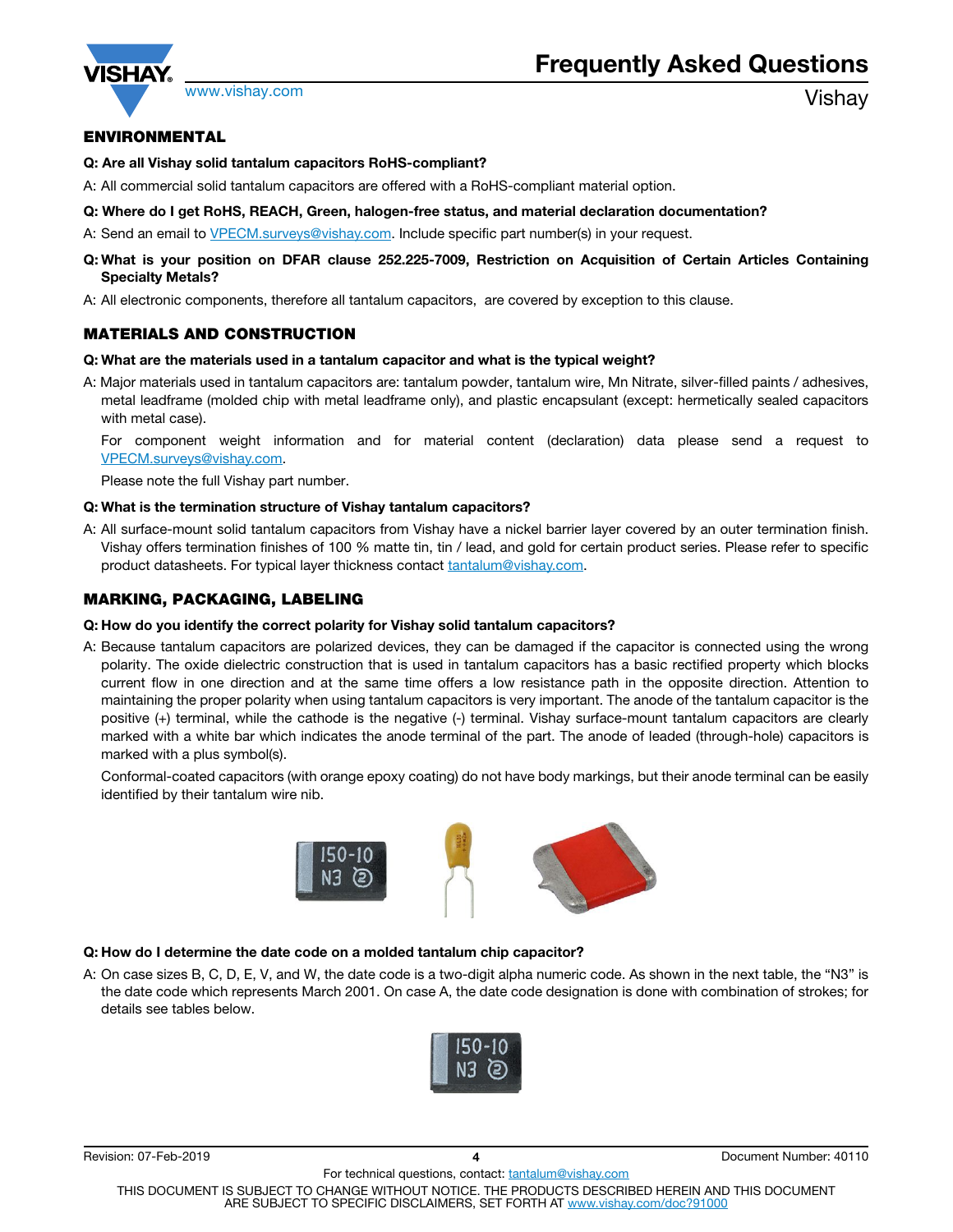<span id="page-4-0"></span>

#### Date codes for B, C, D, V, E, and W may be decoded as follows:

| <b>YEAR</b> | <b>CODE</b> |  |
|-------------|-------------|--|
| 1990 / 2010 | А           |  |
| 1991 / 2011 | В           |  |
| 1992 / 2012 | С           |  |
| 1993 / 2013 | D           |  |
| 1994 / 2014 | E           |  |
| 1995 / 2015 | F           |  |
| 1996 / 2016 | н           |  |
| 1997 / 2017 | J           |  |
| 1998 / 2018 | Κ           |  |
| 1999 / 2019 | L           |  |
| 2000 / 2020 | M           |  |
| 2001 / 2021 | N           |  |
| 2002 / 2022 | P           |  |
| 2003 / 2023 | R           |  |
| 2004 / 2024 | S           |  |
| 2005 / 2025 | T           |  |
| 2006 / 2026 | U           |  |
| 2007 / 2027 | v           |  |
| 2008 / 2028 | W           |  |
| 2009 / 2029 | х           |  |

| <b>MONTH</b>     | <b>CODE</b>    |  |
|------------------|----------------|--|
| <b>JANUARY</b>   | 1              |  |
| <b>FEBRUARY</b>  | $\overline{c}$ |  |
| <b>MARCH</b>     | 3              |  |
| <b>APRIL</b>     | 4              |  |
| <b>MAY</b>       | 5              |  |
| <b>JUNE</b>      | 6              |  |
| <b>JULY</b>      | 7              |  |
| <b>AUGUST</b>    | 8              |  |
| <b>SEPTEMBER</b> | 9              |  |
| <b>OCTOBER</b>   | $\Omega$       |  |
| <b>NOVEMBER</b>  | N              |  |
| <b>DECEMBER</b>  | n              |  |

Date codes for A case repeat every four years and may be decoded as follows:

| <b>MONTH</b> | 1999 / 2003<br>2007 / 2011<br>2015 / 2019 | 2000 / 2004<br>2008 / 2012<br>2016 / 2020 | 2001 / 2005<br>2009 / 2013<br>2017 / 2021 | 2002 / 2006<br>2010 / 2014<br>2018 / 2022 |
|--------------|-------------------------------------------|-------------------------------------------|-------------------------------------------|-------------------------------------------|
| January      | C105                                      | C <sub>105</sub>                          | C105                                      | C105                                      |
| February     | $\overline{C1}05$                         | C105                                      | $\overline{C105}$                         | C105                                      |
| March        | $\overline{C105}$                         | C105                                      | $\overline{C}$ 105                        | C105                                      |
| April        | $\overline{C}$ 105                        | C105                                      | C <sub>105</sub>                          | $\overline{C}$ 105                        |
| May          | C <sub>105</sub>                          | C105                                      | C <sub>105</sub>                          | $C$ 105                                   |
| June         | C105                                      | $\overline{C105}$                         | C <sub>105</sub>                          | $\overline{C}$ 105                        |
| July         | C <sub>105</sub>                          | C <sub>105</sub>                          | C <sub>105</sub>                          | $C$ $105$                                 |
| August       | C <sub>105</sub>                          | C105                                      | C105                                      | C105                                      |
| September    | C <sub>105</sub>                          | C105                                      | C105                                      | $\overline{C105}$                         |
| October      | C <sub>105</sub>                          | C <sub>105</sub>                          | C105                                      | C <sub>105</sub>                          |
| November     | C <sub>105</sub>                          | C <sub>105</sub>                          | $C1\overline{0}5$                         | C105                                      |
| December     | $\overline{C105}$                         | $\overline{C}$ 105                        | C10 <sub>5</sub>                          | C <sub>105</sub>                          |

#### Q: How are hermetically sealed / metal case tantalum capacitors marked?

A: Marking on metal case of hermetically sealed capacitors (series 150D / 152D / 550D / CTS1 / CTS13 / 749DX) shows: series name, tolerance in percents (for CTS1 / CTS13 / 749DX - as one digit code:  $J$  - for  $\pm$  5 %, K - for  $\pm$  10 %, M - for  $\pm$  20 %), capacitance value in microfarads, rated voltage in volts, date code (four digit: YYWW), Vishay marking (circled two), polarity signs (pluses). For lead (Pb)-free capacitors capital letter L is added after date code. There is slight variation between different case sizes. Typical marking example is shown below:

```
150D \pm 10 %
10UF +20DC +
Date code +
2
```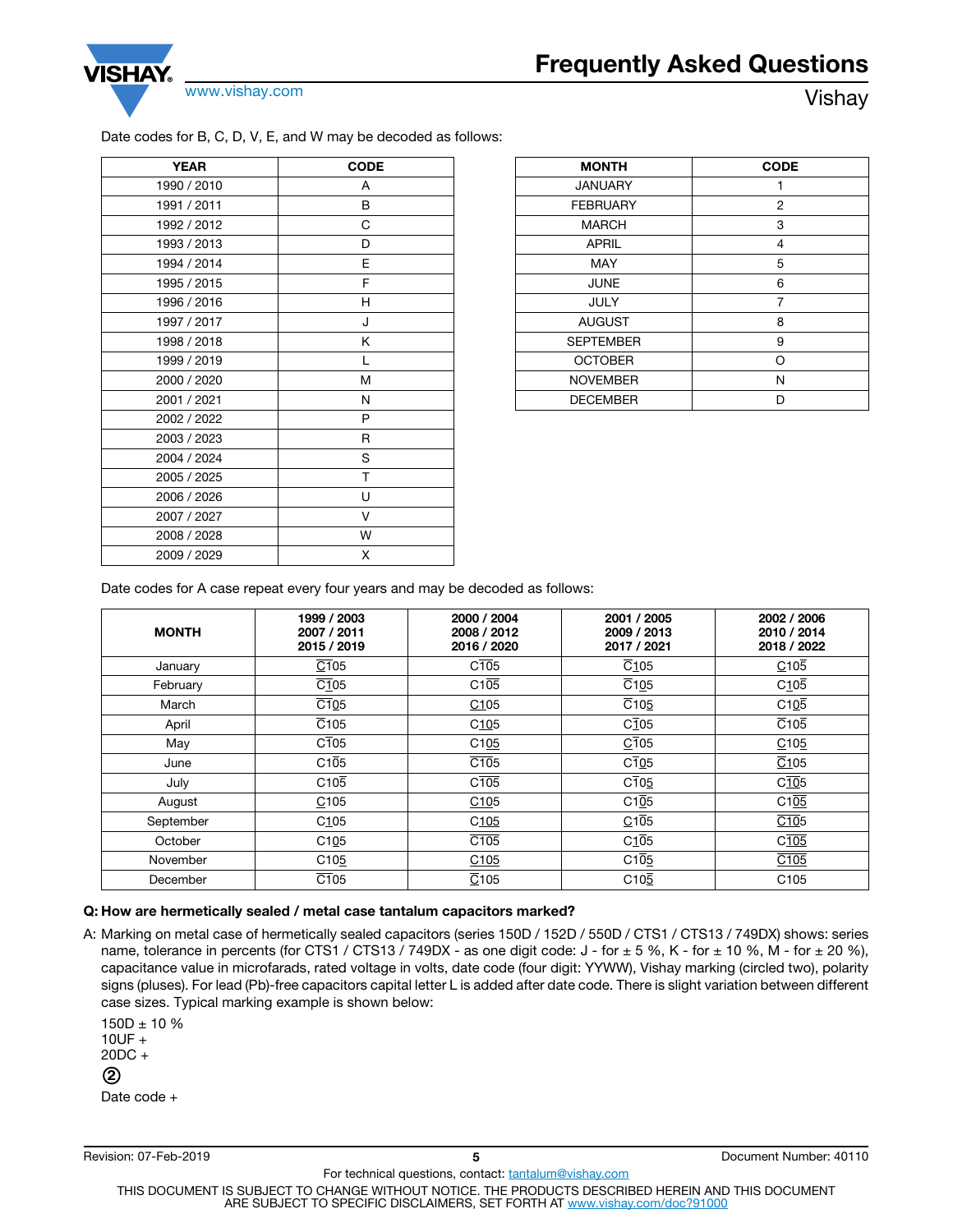<span id="page-5-0"></span>

For military style hermetically sealed capacitors (M39003/01, /03, /09) marking shows: military specification number, specification sheet number, dash number, surge current option letter (if applicable) and "J" for JAN, cage code, lot date code, Vishay marking (circled two), polarity signs (pluses). Capacitance value (in microfarads), tolerance, and rated voltage (in volts) are shown on bigger case sizes only. Typical marking example is shown below:

M39003 03 - **(2)** + XXXX.I Cage code + Lot date code

#### Q: How are tantalum capacitors packaged? What are your bulk packaging options?

A: Standard packaging for surface-mount tantalum chip capacitors is 8 mm to 24 mm plastic embossed tape on 7" (178 mm) and 13" (330 mm) reels per EIA-481. Specific reel quantities and other packaging options are specified in each datasheet.

All through-hole solid tantalum capacitors are available with tape and reel or ammopack packaging and, except for the 173D series, with bulk packaging. Standard packaging options and ordering information for each series are specified in datasheets.

#### Q: What labeling information is present on reels and boxes of tantalum capacitors?

A: Vishay provides the customer part number, shipping order number, customer order number, and date code information as it pertains to manufacturing date and reeling date. Full traceability is available for all shipments. For more information, contact your Vishay sales representative.

### PERFORMANCE AND RELIABILITY

#### Q: How can the reliability of solid capacitors be calculated?

A: Vishay calculates solid tantalum capacitor reliability based upon MIL-HDBK-217. For your reliability calculations, refer to Vishay's FIT calculator program. The Vishay FIT calculator program was developed using the calculations defined in MIL-HDBK-217 (revision F). This FIT calculator program enables users to predict the reliability of tantalum capacitors. Vishay customers can input information about applications, ambient temperature, operating voltage, and environmental factors to create multipliers of established failure rates for most tantalum capacitor types. The failure rates are listed as "FIT" (failures in time) and as "MTBF" (mean time between failures). Vishay's FIT calculator program enables instantaneous results and provides important design-related information.

The Vishay FIT calculator can be found at: www.vishay.com/capacitors/tantalum-reliability-calculator-list/.

#### Q: How long can you operate Vishay solid tantalum capacitors with the applied reverse voltage bias?

A: Because tantalum capacitors are polarized devices, they can be damaged if the capacitor is connected using the wrong polarity. The oxide dielectric construction that is used in tantalum capacitors has a basic rectified property which blocks current flow in one direction and at the same time offers a low resistance path in the opposite direction.

Vishay does not recommend the intentional application of reverse voltage on solid tantalum capacitors. However, occasionally tantalum capacitors may be subjected to reverse voltages. Solid tantalum capacitors are capable of withstanding short duration peak voltages in the reverse direction limited to 5 % of the DC rating at +25 °C, 3 % of the DC rating at  $+85$  °C, and 1 % of the rated voltage at  $+125$  °C.

In addition to the voltage limits above, the time to failure and risk of damage due to reverse voltage are also dependent on the temperature and available current in the application.

Tantalum capacitors can handle a reverse voltage if oriented in a "back-to-back" (or cathode-to-cathode) configuration. The "back-to-back" configuration is a good method for handling bipolar filtering applications.



In the configuration above,  $C_1$  and  $C_2$  should each individually meet the circuit voltage and derating requirements. If  $C_1$  is equal to  $C_2$ , the resulting capacitance of the  $C_{total}$  is half the value of each capacitor (example: if  $C_1$  and  $C_2$  are each 22 μF, then  $C_{total}$  is 11 μF).

| Revision: 07-Feb-2019                                                                              |                                                                            | Document Number: 40110 |  |
|----------------------------------------------------------------------------------------------------|----------------------------------------------------------------------------|------------------------|--|
| For technical questions, contact: tantalum@vishay.com                                              |                                                                            |                        |  |
| THIS DOCUMENT IS SUBJECT TO CHANGE WITHOUT NOTICE. THE PRODUCTS DESCRIBED HEREIN AND THIS DOCUMENT |                                                                            |                        |  |
|                                                                                                    | ARE SUBJECT TO SPECIFIC DISCLAIMERS. SET FORTH AT www.vishav.com/doc?91000 |                        |  |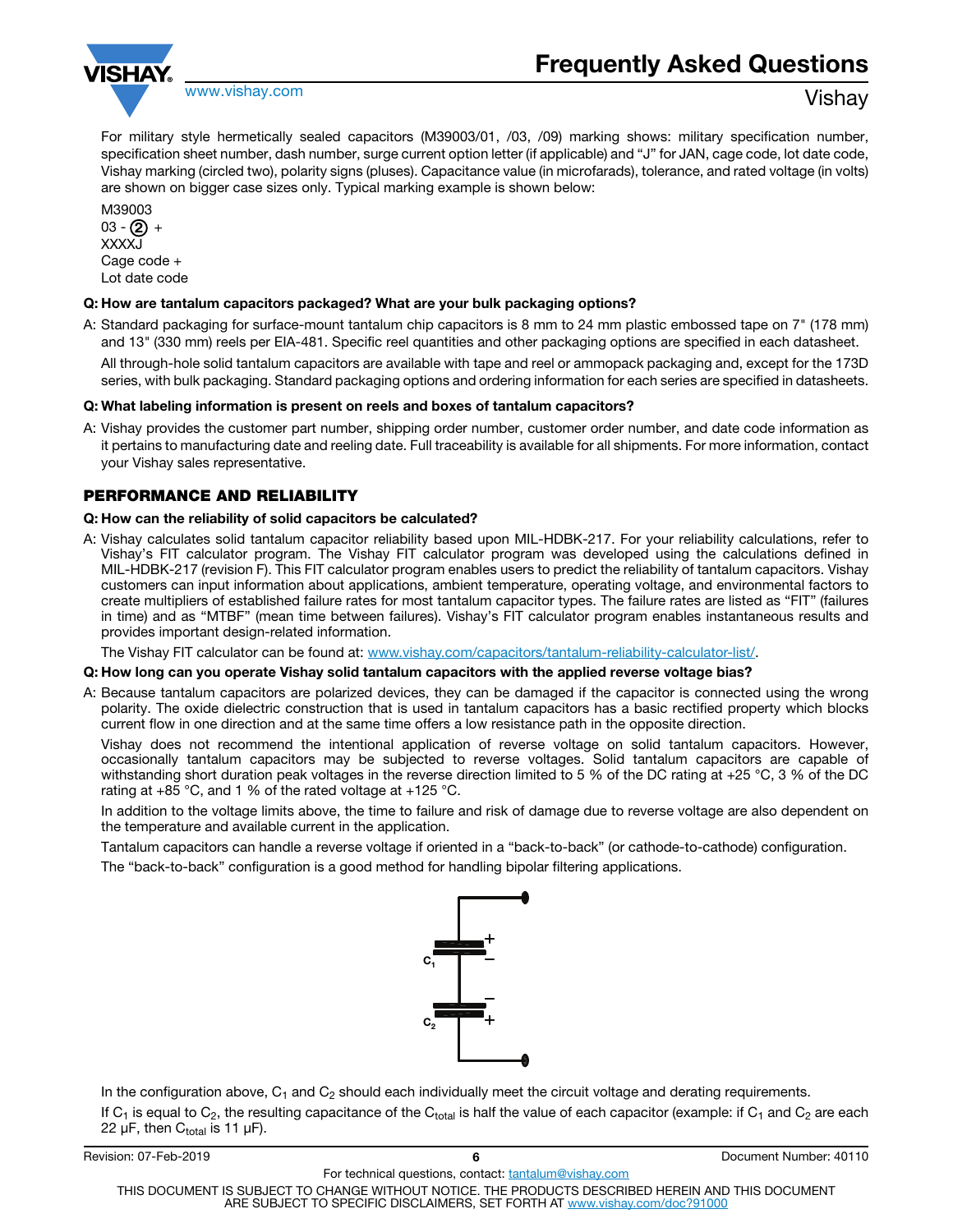<span id="page-6-0"></span>

### Q: What is the self-healing effect for tantalum capacitors?

A: All tantalum capacitors have low resistance paths through the dielectric which can self-heal, repairing the potential fault site. Because of the cathode manganese dioxide construction, an inherent feature of tantalum capacitors is the ability of the capacitors to self-heal dielectric defects.

The self-healing effect occurs when a voltage is applied to the capacitor.

As the capacitor is charging, current flows through the lower resistance path in the dielectric. As the current continues to penetrate these areas, localized heating occurs, depicted by the arrow in the diagram below, causing oxygen to be released from manganese dioxide ( $MnO<sub>2</sub>$ ).



The MnO<sub>2</sub> acts as a semiconductor material converting to a lower-order oxide (Mn<sub>2</sub>O<sub>3</sub>), with a change to higher resistivity in and around the potential failure site. These lower oxides ( $Mn_2O_3$ ) have resistance higher by orders of magnitude than  $MnO_2$ . Ultimately, due to the oxide reaction, the conductive failure site is blocked and current flow decreases to an acceptable level. The high-resistance manganese oxide material electrically isolates the dielectric defect.

The level of localized heat determines the resultant oxide formation.

If the resistance path is such that self-healing cannot occur then the capacitor will be rejected due to high DC leakage during the final electrical test.

#### Q: How do I know if I am exceeding the ripple current capability of the capacitor?

A: Maximum allowed ripple current is provided in the relevant product datasheet. For details, please refer to www.vishay.com/doc?40031.

#### Q: Do you have a SPICE model for this capacitor?

A: The SPICE model is under development. Please contact marketing for information.

# STORAGE, PROCESSING, AND MOUNTING

#### Q: What is the shelf life of this part in the original packaging?

A: Solid tantalum capacitors are very stable with time, with no known wear-out mechanism. Aside from solderability concerns with unmounted capacitors, solid tantalum capacitors have no restrictions with standard shelf conditions. Vishay performs periodic solderability testing that demonstrates excellent solderability for its tantalum capacitors up to four years. The solderability test is performed in accordance with ANSI/J-STD-002 and MIL-STD-202 Method 208.

Note: cover tape peel strength may be affected by storage conditions.

#### Q: What is the recommended storage temperature for solid tantalum capacitors?

A: 40 °C (max.), 70 % RH (max.), re-certify for solderability after two years.

#### Q: What is the moisture sensitivity of Vishay solid tantalum capacitors?

A: Moisture sensitivity levels (MSL) and test conditions to assure product capability were developed by the semiconductor industry for surface-mount devices that are susceptible to the "popcorn" phenomenon. Passive component manufacturers, including solid tantalum capacitors, use the J-STD-020 specification for MSL grading.

For the MSL data of specific capacitors series, please refer to the product datasheet or the following document: www.vishay.com/doc?40135.

All capacitors series classified as MSL 2a or 3 (mostly conformal coated capacitors) are vacuum-packaged in metallized bags as specified in J-STD-033, with desiccant and a moisture strip (Humidity Indicator Card). For the capacitor's floor life and storage conditions after opening of the original bag, please follow the mentioned specifications. If excess moisture remains, the capacitors can be dried at 40 °C for 168 hours (standard "dry box" conditions).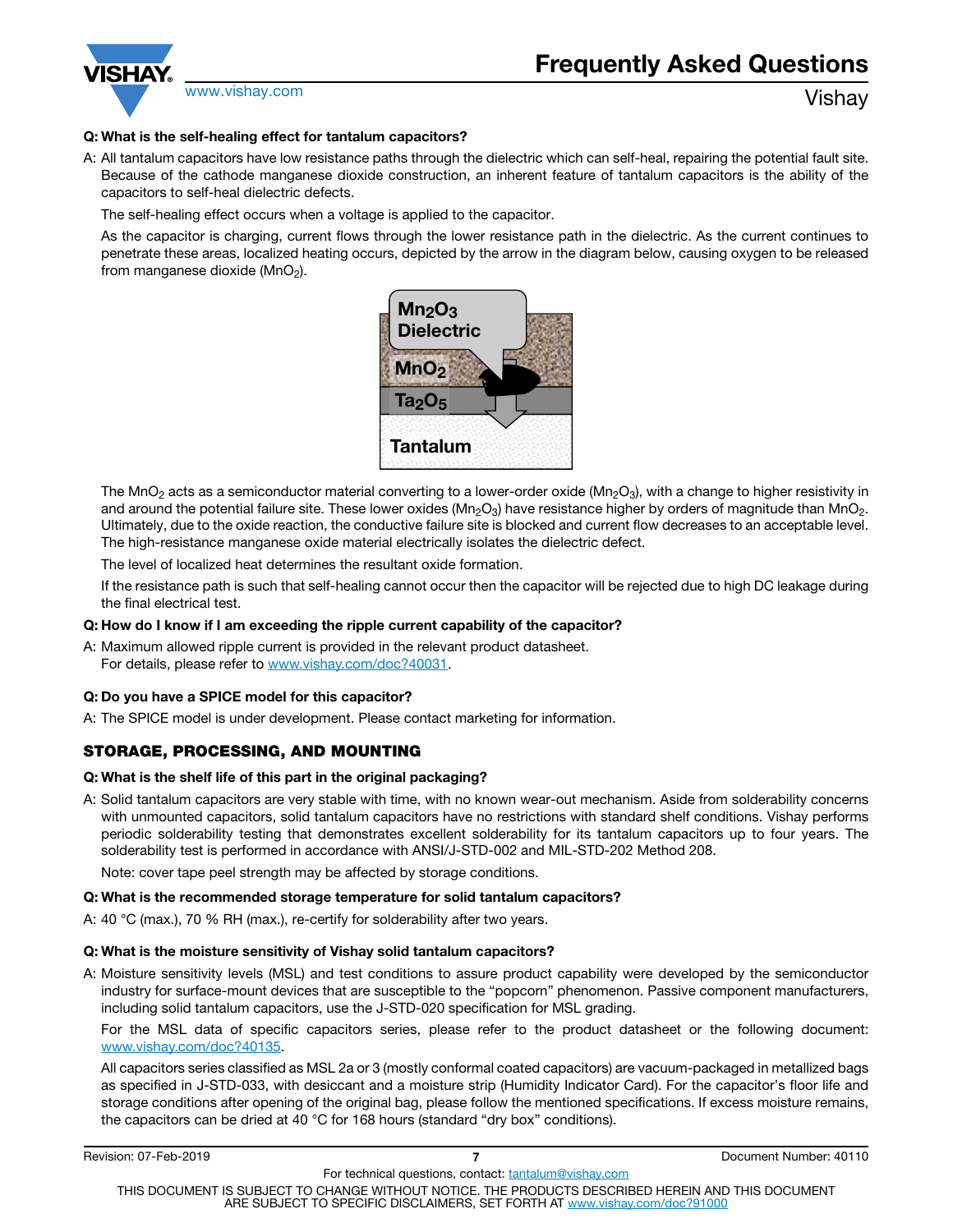<span id="page-7-0"></span>

# **TECHNICAL**

#### Q: Why are voltage and temperature derating needed for tantalum capacitors?

A: Tantalum capacitors require voltage derating in order to operate properly within a customer's application. The voltage on the capacitor is equal to the sum of the DC and AC voltages. This sum should never exceed the category voltage. For tantalum capacitors at temperatures below or equal to 85  $^{\circ}$ C the category voltage is equal to the rated voltage and then it linearly decreases to the specified value at the maximum operating temperature (see relevant product datasheet for details). For reliable capacitor performance, it is recommended that the DC voltage applied to the capacitor not exceed the derated value as provided in the relevant product datasheet.



As an example, if a tantalum capacitor is used without any derating, failure rates of 0.1 % to 1 % will occur. Tantalum capacitor manufacturers generally recommend that a minimum of 60 % voltage derating should be applied (if not specified differently in a product datasheet). However, specific derating rules need to be determined based upon the application of the tantalum capacitor in the circuit. In a worst-case scenario, for example, a capacitor being used as an input filter might need to sink a high level of surge-current at turn-on. More typical might be the use of tantalum devices as hold-up capacitors at the output of a well-regulated converter. For recommended derating guidelines please refer to the relevant datasheet.

Derating guidelines were established by U.S. military procurement agencies in the 1950s to help to improve the long-term reliability of tantalum capacitors. The military did extensive testing of tantalum capacitors, developing an established standard life test procedure which was defined as operation at rated voltage for 1000 h at +85 °C using a current limiting resistor of  $<$  3  $\Omega$  in series. This "steady state" test procedure is still the industry standard today.

"M" level exponential failure rates were 1 % per 1000 h. Standard military and commercial products were designed to meet this failure rate requirement. As field failure rate data studies became available, mostly through military studies, actual reliability calculations became possible.

#### Q: What is the difference between fused (Vishay TMCTX, T96, T98) and standard, non-fused (Vishay TMCS, 293D, T95, T97, and others) tantalum capacitors?

A: The fused series were designed to operate in high-current applications (> 10 A) and employ a fusing mechanism. Among the conformal-coated capacitors there are two product series with a built-in fuse: the T96 and T98. All series employ similar fuse mechanisms.

The fuse activation time is based on a current heating  $(I^2R)$  effect and is therefore dependent on the fuse resistance (i.e. material, length, and diameter) and available current. This type of fuse is ideal for high-current applications, but is not suitable for low-current applications. As the fusing activation indicates, the fusing time increases significantly when the available current is below approximately 3.5 A (see Typical Fuse Activation Curve). The capacitor fuse will not "open" below 2 A because the I<sup>2</sup>R is below the energy required to activate the fuse. Between 2 A and 3 A, the fuse will eventually activate, but some capacitor and circuit board "charring" may occur. In summary, built-in-fuse capacitors are ideal for high-current circuits where capacitor "failure" can cause system failure. The fuse will prevent capacitor or circuit board "charring" and usually will prevent any circuit interruption that can be associated with capacitor failure. A "shorted" capacitor across the power source can cause current and/or voltage transients that trigger system shutdown. The fuse activation time is sufficiently fast in most instances to eliminate excessive current drain or voltage swings. Built-in-fuse capacitors were designed to operate in circuits with no external series resistance. The fuse changes the failure mode from a "short" circuit to an "open" circuit.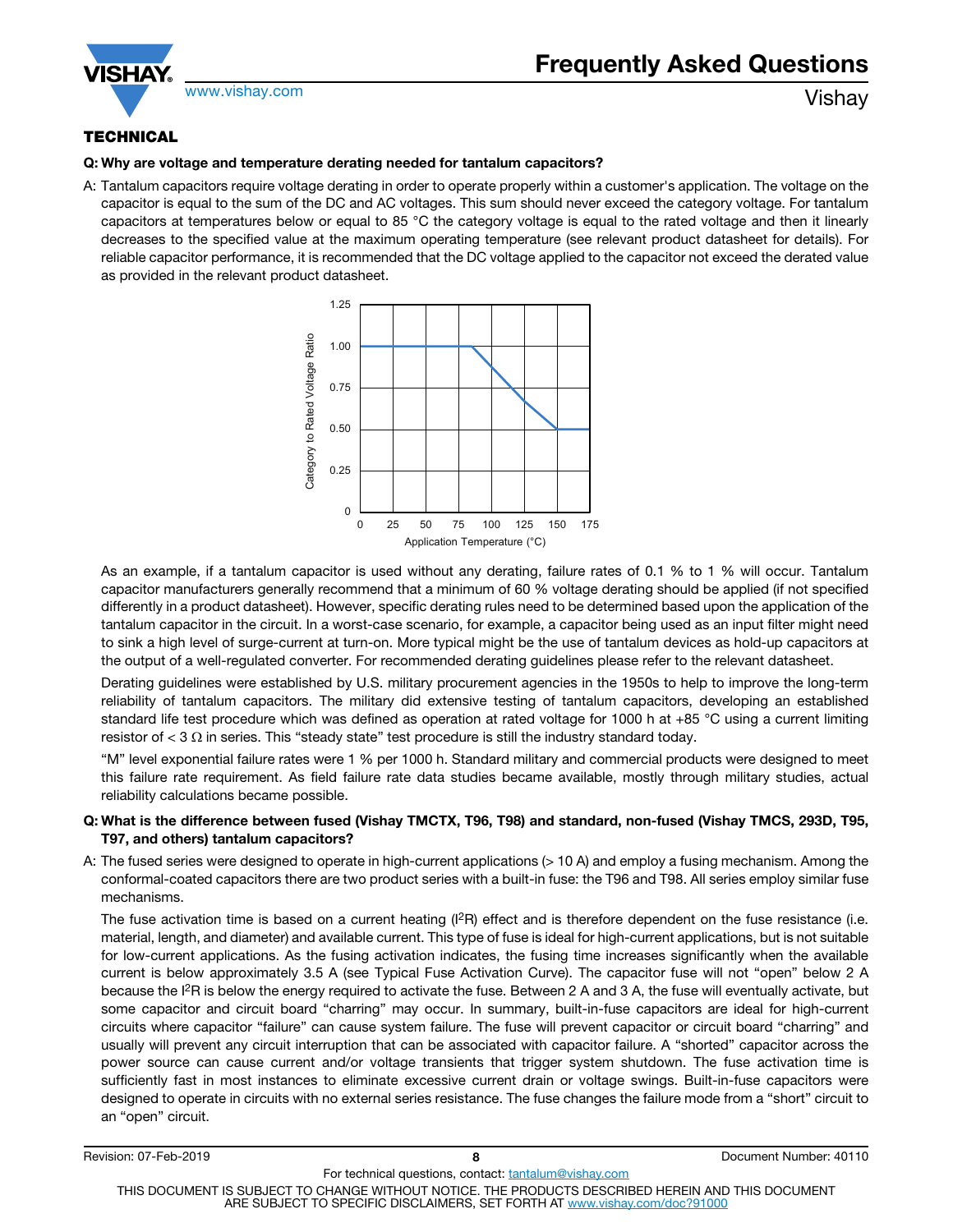<span id="page-8-0"></span>



#### Q: Are solid tantalum capacitors available in hermetic packaging?

A: Hermetically sealed solid tantalum capacitors are available as axial leaded with metal case (150D, 152D, 550D, CTS1, CTS13, 749DX, M39003/01, /03 and /09) and the surface-mount T25 series.

#### Q: How do I obtain ESR / Z vs. frequency data?

A: Sample ESR / Z vs. frequency information is provided in individual product datasheets. For a specific rating, please send the part number request to **tantalum@vishay.com**.

#### Q: Are tantalum capacitors ESD-sensitive?

A: Tantalum capacitors are not ESD-sensitive. Vishay does offer ESD packaging as an option if customers need to store tantalum capacitors alongside ESD-sensitive components. Please contact your authorized Vishay sales office for more information.

#### Q: What is the ESL of this part?

A: The following table provides ESL data for selected product series. For other part series or case sizes, contact tantalum@vishay.com.

| VISHAY TANTALUM SOLID SURFACE-MOUNT CAPACITORS                                               | <b>CASE</b>     | ESL (nH) |
|----------------------------------------------------------------------------------------------|-----------------|----------|
| Molded chip, metal leadframe (1)                                                             | A               | 1.20     |
|                                                                                              | В               | 1.60     |
|                                                                                              | C               | 2.40     |
|                                                                                              | D               | 2.70     |
|                                                                                              | Ε               | 2.90     |
|                                                                                              | v               | 2.50     |
|                                                                                              | W               | 2.60     |
|                                                                                              | A               | 0.56     |
|                                                                                              | B               | 0.60     |
| Conformal-coated capacitors<br>(except: 595D, S/T cases, 592D X case, and multianode series) | C               | 0.79     |
|                                                                                              | D               | 0.93     |
|                                                                                              | $\mathsf{R}$    | 0.86     |
| 595D                                                                                         | S               | 0.51     |
|                                                                                              | T               | 0.32     |
| 592D                                                                                         | X20 / X21 / X22 | 1.80     |
|                                                                                              | X25             | 1.96     |
| Conformal-coated capacitors<br>(multianode series 597D / T97 / T98)                          | V               | 0.63     |
|                                                                                              | D               | 0.82     |
|                                                                                              | Е               | 0.88     |
|                                                                                              | $\mathsf R$     | 0.90     |
|                                                                                              | F               | 0.93     |
|                                                                                              | Z               | 0.95     |
|                                                                                              | M               | 0.96     |
|                                                                                              | H               | 0.98     |

#### Note

(1) For full product list see "Vishay Selection"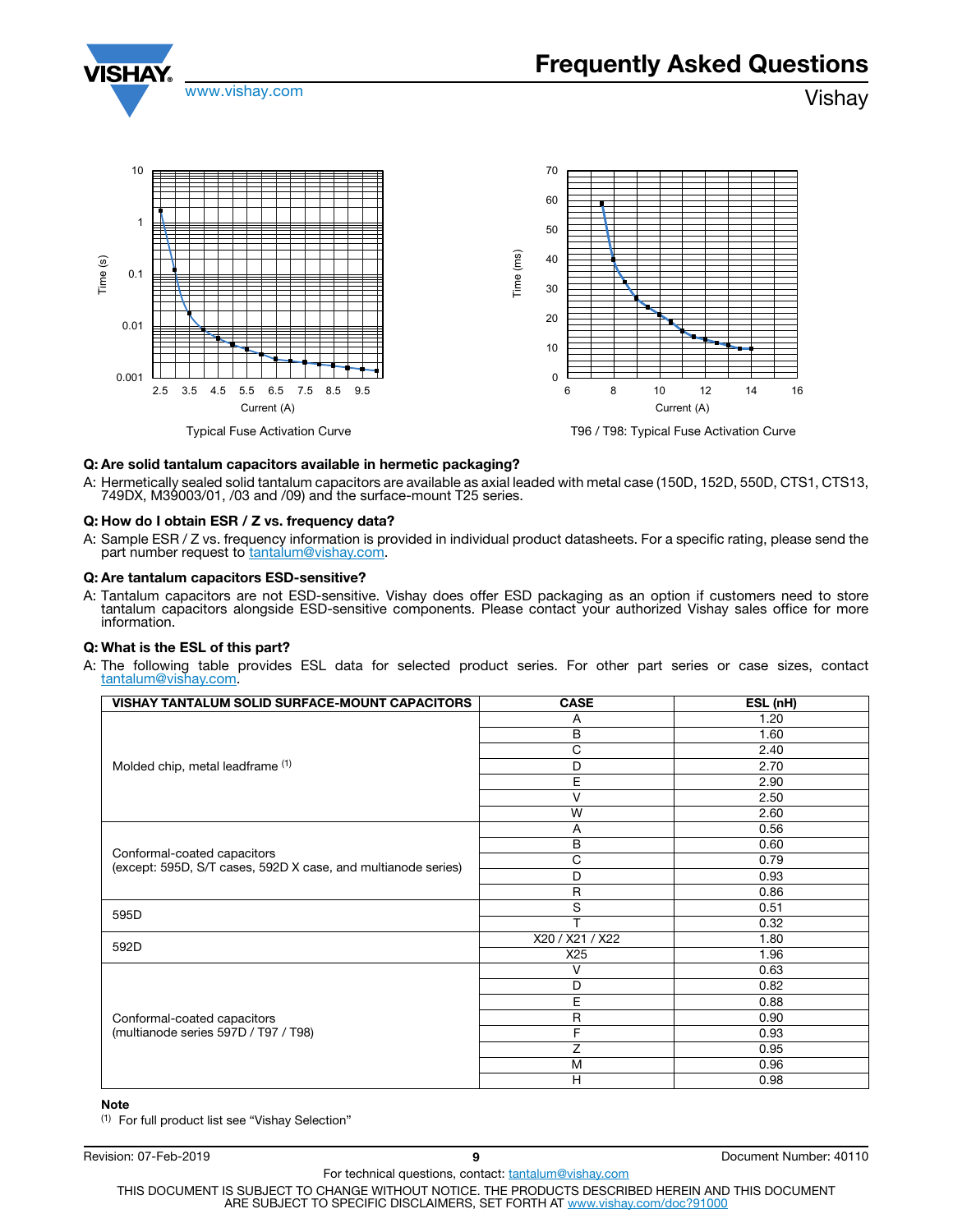<span id="page-9-0"></span>

#### Q: What are the test conditions for standard electrical measurements (capacitance, dissipation factor, ESR)?

A: Capacitance and dissipation factor (DF) are measured at 25 °C and a frequency of 120 Hz, with 1  $V_{RMS}$  max. ESR is measured at 25 °C and at frequency of 100 kHz, with 0.5  $V<sub>RMS</sub>$  max.

#### Q: How do I test for DC leakage (DCL) on Vishay tantalum capacitors?

A: All capacitors exhibit some degree of DC leakage. The value of leakage current is dependent on the capacitor rating (capacitance-voltage), voltage applied, the charging period, and ambient temperature.

For accurate DC leakage measurements, capacitors must be removed from the PC board and tested individually. The specified DC leakage is measured at 25 °C with the rated voltage applied through a series resistance of 1000  $\Omega$ . The 1000  $\Omega$  resistor limits the possibility of damage and provides a convenient measuring point. The voltage drop across the resistor can be used to calculate the DC leakage using Ohm's law. For example, with rated voltage applied, a 10 mV drop across the resistor corresponds to a 10 μA DC leakage. After the leakage current stabilizes (three to five minutes is an industry standard), the leakage current must not exceed the maximum value indicated in the datasheet. The leakage current varies with temperature and voltage. Details can be found in the Performance Characteristics table provided in each product datasheet.

#### Q: Why is surge testing done on tantalum capacitors and how is it performed?

A: During outgoing electrical testing, 100 % surge current testing (SCT) is performed by Vishay on most solid tantalum capacitors. Surge current testing ensures that the tantalum capacitor will perform under severe circuit application conditions. In applications where the ESR of the capacitor is low and there is a large available current from the power bus, high inrush currents to the capacitor may be experienced.

For these reasons, many solid tantalum capacitors (especially those with low-ESR / high-capacitance, high-voltage ratings) are 100 % surge tested with at least three cycles of surge current, and with at least the rated voltage applied through a low-impedance circuit. Surge current testing ensures that potentially weak capacitors are eliminated by providing a level of inrush current that is higher than what would be found in even the most stressful applications.

For example, SCT was performed on molded Vishay tantalum TR3 15 μF / 35 V D case. The Vishay surge current tester applied three cycles of current surge to the parts.

An oscilloscope was used to monitor the current during SCT (see image below). As the capacitors were being tested, a 240 m $\Omega$  resistor that is placed in series is used to monitor the voltage drop across the resistor.

The current flow was calculated based upon the voltage drop across the resistor.

The peak current was calculated by Ohm's law:  $I_{peak}$  = 7.2 V / 240 m $\Omega$  = 30 A. The scope image below demonstrates the 30 A surge capability for a TR3 15 μF / 35 V D case.

Refer to the applicable Vishay datasheet for more details about tantalum surge current screening and optional SCT cycles available. For Vishay surface-mount MIL and Hi Rel COTS solid tantalum capacitors, surge current testing / screening is also offered at -55 °C and +85 °C in addition to the standard 25 °C, per the surge test specification described in MIL-PRF-55365.